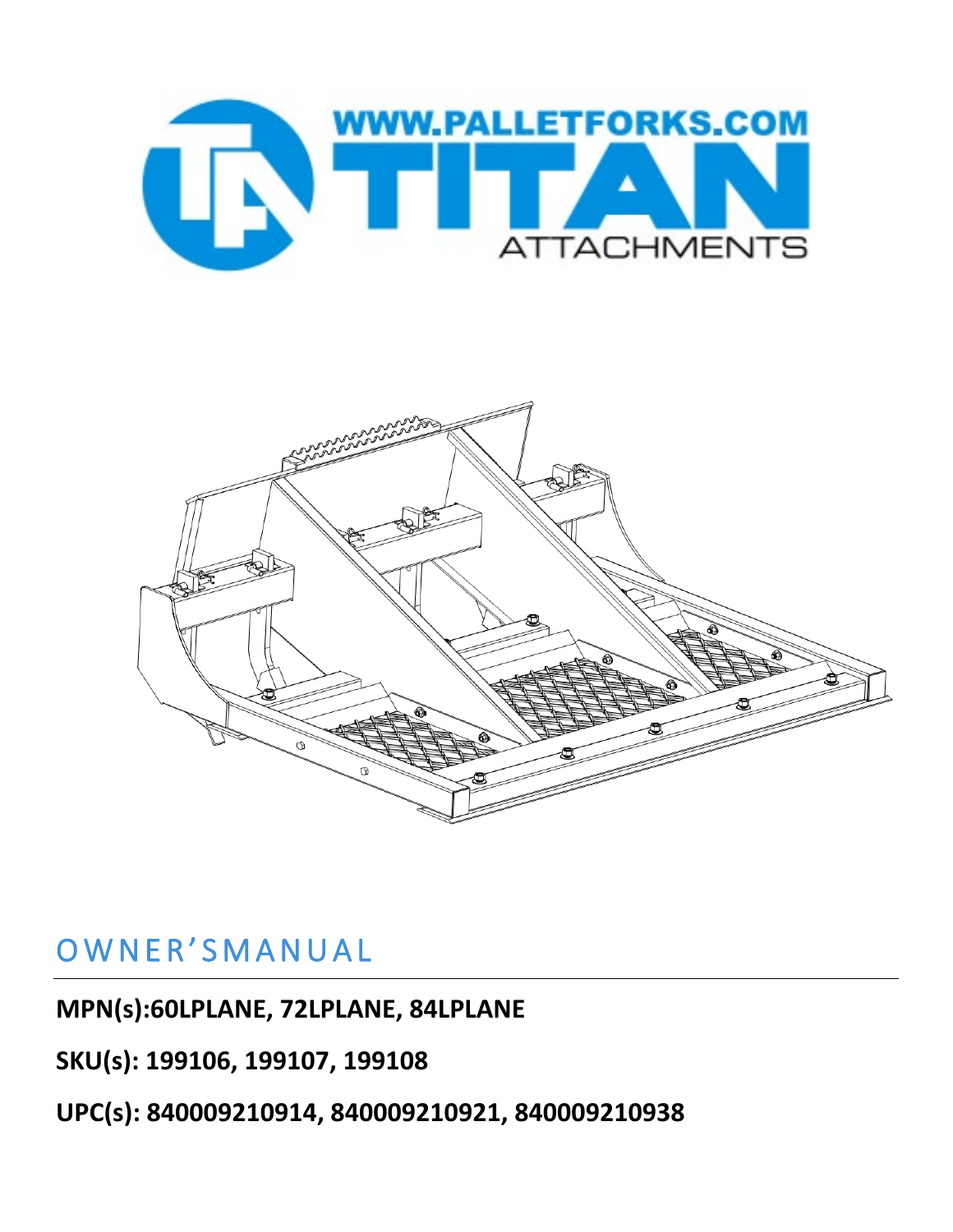

| <b>KEY</b> | <b>BOX</b> | <b>DESCRIPTION</b>      | <b>QTY</b>     |
|------------|------------|-------------------------|----------------|
| (1)        |            | Frame                   | 1              |
| (2)        |            | <b>Side Pallet</b>      | $\overline{2}$ |
| (3)        |            | <b>Middle Pallet</b>    | $\mathbf 1$    |
| (4)        |            | <b>Cutting Edge</b>     | $\overline{2}$ |
| (5)        |            | <b>Bolt M16*90</b>      | 10/12/14       |
| (6)        |            | Nut M16                 | 10/12/14       |
| (7)        |            | Spring Washer $\Phi$ 16 | 10/12/14       |
| (8)        |            | Flat Washer \$16        | 10/12/14       |
| (9)        |            | <b>Bolt M12*90</b>      | $\overline{4}$ |
| (10)       |            | Flat Washer $\Phi$ 12   | 12             |
| (11)       |            | Nut M12                 | 12             |
| (12)       |            | <b>Bolt M12*40</b>      | $\overline{4}$ |
| (13)       |            | <b>Shank</b>            | 6/7/8          |
| (14)       |            | <b>Shank Pin</b>        | 6/7/8          |
| (15)       |            | <b>Hair Pin</b>         | 6/7/8          |